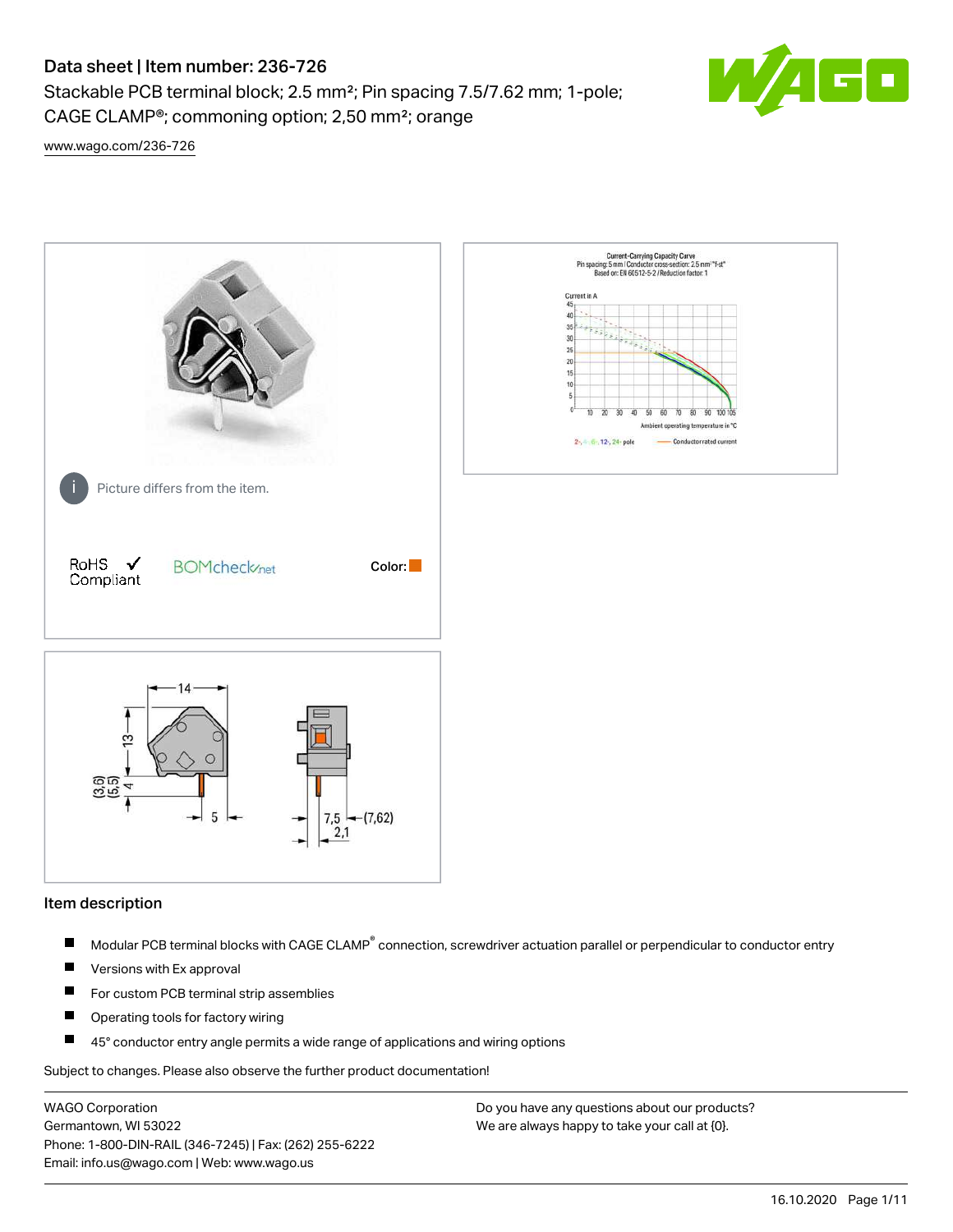

 $\blacksquare$ Set to metric or inch pin spacing by compressing PCB terminal strips or pulling them apart

# Data

# Electrical data

# Ratings per IEC/EN 60664-1

| Ratings per                 | IEC/EN 60664-1                                                        |
|-----------------------------|-----------------------------------------------------------------------|
| Rated voltage (III / 3)     | 400 V                                                                 |
| Rated surge voltage (III/3) | 6kV                                                                   |
| Rated voltage (III/2)       | 630 V                                                                 |
| Rated surge voltage (III/2) | 6 <sub>kV</sub>                                                       |
| Nominal voltage (II/2)      | 1000 V                                                                |
| Rated surge voltage (II/2)  | 6 <sub>kV</sub>                                                       |
| Rated current               | 24 A                                                                  |
| Legend (ratings)            | $(III / 2)$ $\triangle$ Overvoltage category III / Pollution degree 2 |

# Ratings per UL 1059

| Approvals per                  | UL 1059 |
|--------------------------------|---------|
| Rated voltage UL (Use Group B) | 300 V   |
| Rated current UL (Use Group B) | 15 A    |
| Rated voltage UL (Use Group D) | 300 V   |
| Rated current UL (Use Group D) | 10 A    |

#### Ratings per CSA

| Approvals per                   | CSA   |
|---------------------------------|-------|
| Rated voltage CSA (Use Group B) | 300 V |
| Rated current CSA (Use Group B) | 15 A  |
| Rated voltage CSA (Use Group D) | 300 V |
| Rated current CSA (Use Group D) | 10 A  |

# Connection data

| Connection technology                           | CAGE CLAMP                              |
|-------------------------------------------------|-----------------------------------------|
| Actuation type                                  | Operating tool                          |
| Solid conductor                                 | $0.08$ 2.5 mm <sup>2</sup> / 28  12 AWG |
| Fine-stranded conductor                         | $0.082.5$ mm <sup>2</sup> / 28  12 AWG  |
| Fine-stranded conductor; with insulated ferrule | $0.251.5$ mm <sup>2</sup>               |

Subject to changes. Please also observe the further product documentation!

WAGO Corporation Germantown, WI 53022 Phone: 1-800-DIN-RAIL (346-7245) | Fax: (262) 255-6222 Email: info.us@wago.com | Web: www.wago.us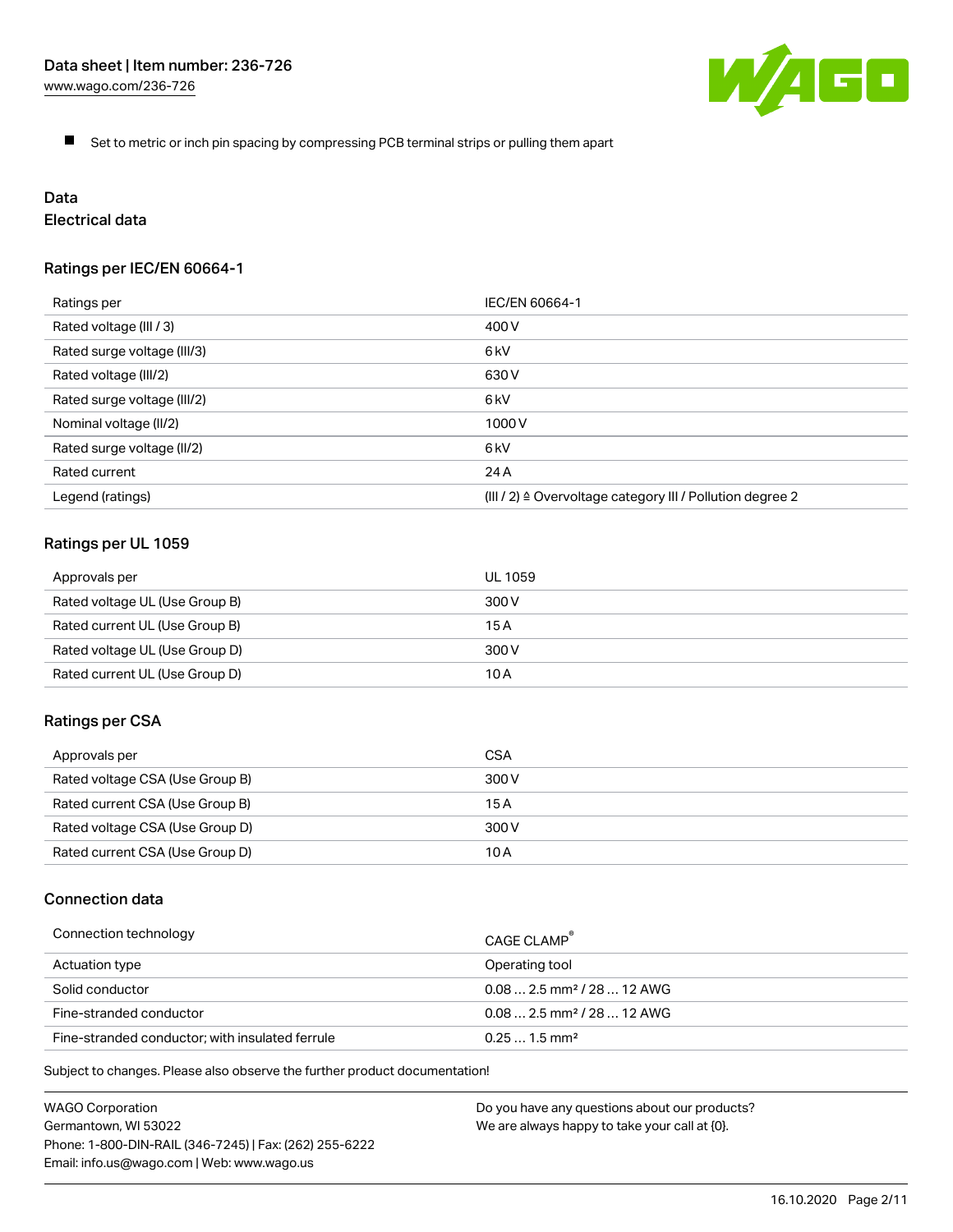[www.wago.com/236-726](http://www.wago.com/236-726)



| Fine-stranded conductor; with uninsulated ferrule | $0.251.5$ mm <sup>2</sup> |
|---------------------------------------------------|---------------------------|
| Strip length                                      | $56$ mm / 0.2  0.24 inch  |
| Conductor connection direction to PCB             | 45°                       |
| Pole No.                                          |                           |
| Total number of connection points                 |                           |
| Total number of potentials                        |                           |
| Number of connection types                        |                           |
| Number of levels                                  |                           |
| Note (conductor cross-section)                    | 12 AWG: THHN, THWN        |

# Physical data

| Pin spacing                          | 7.5/7.62 mm / 0.295/0.3 inch |
|--------------------------------------|------------------------------|
| Width                                | 9.7 mm / 0.382 inch          |
| Height                               | 17 mm / 0.669 inch           |
| Height from the surface              | 13 mm / 0.512 inch           |
| Depth                                | 14 mm / 0.551 inch           |
| Solder pin length                    | 4 mm                         |
| Solder pin dimensions                | $0.7 \times 0.7$ mm          |
| Drilled hole diameter with tolerance | 1.1 <sup>(+0.1)</sup> mm     |

# PCB contact

| PCB contact                         | тнт                                      |
|-------------------------------------|------------------------------------------|
| Solder pin arrangement              | over the entire terminal strip (in-line) |
| Number of solder pins per potential |                                          |

# Material Data

| Color                       | orange                                |
|-----------------------------|---------------------------------------|
| Material group              |                                       |
| Insulation material         | Polyamide (PA66)                      |
| Flammability class per UL94 | V <sub>0</sub>                        |
| Clamping spring material    | Chrome nickel spring steel (CrNi)     |
| Contact material            | Electrolytic copper $(E_{\text{Cl}})$ |
| Contact plating             | tin-plated                            |
| Fire load                   | 0.018 MJ                              |
| Weight                      | 1.1 g                                 |

Subject to changes. Please also observe the further product documentation!

| <b>WAGO Corporation</b>                                | Do you have any questions about our products? |
|--------------------------------------------------------|-----------------------------------------------|
| Germantown, WI 53022                                   | We are always happy to take your call at {0}. |
| Phone: 1-800-DIN-RAIL (346-7245)   Fax: (262) 255-6222 |                                               |
| Email: info.us@wago.com   Web: www.wago.us             |                                               |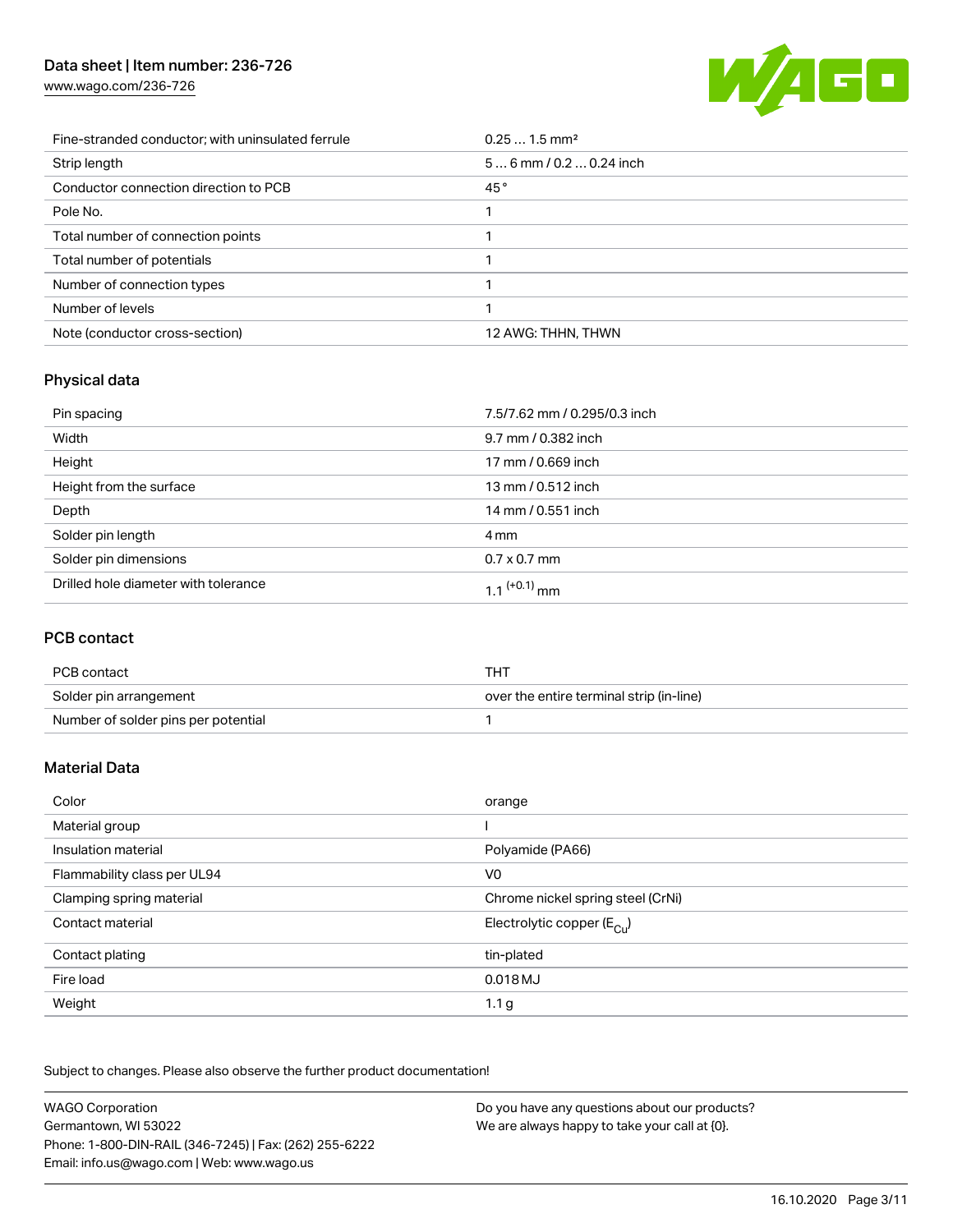

Cortificato

# Environmental Requirements

| Limit temperature range<br>. | +105 $^{\circ}$ C<br>-60 |
|------------------------------|--------------------------|
|------------------------------|--------------------------|

#### Commercial data

| Product Group         | 4 (Printed Circuit) |
|-----------------------|---------------------|
| Packaging type        | <b>BOX</b>          |
| Country of origin     | CН                  |
| <b>GTIN</b>           | 4044918774048       |
| Customs tariff number | 85369010000         |

#### Approvals / Certificates

#### Country specific Approvals

| Logo | Approval                               | <b>Additional Approval Text</b> | <b>OCI UITUALE</b><br>name |
|------|----------------------------------------|---------------------------------|----------------------------|
|      | <b>CCA</b><br>DEKRA Certification B.V. | EN 60947                        | NTR NL-<br>7109            |
|      | <b>CCA</b><br>DEKRA Certification B.V. | EN 60998                        | NTR NL-<br>7195            |
| KEMA | <b>CCA</b><br>DEKRA Certification B.V. | EN 60947                        | 2168090.01                 |
|      | <b>CSA</b><br>DEKRA Certification B.V. | C22.2 No. 158                   | 1673957                    |

#### Ship Approvals

| Logo               | Approval                               | <b>Additional Approval Text</b> | Certificate<br>name |
|--------------------|----------------------------------------|---------------------------------|---------------------|
| Ø<br><b>BUREAU</b> | BV<br>Bureau Veritas S.A.              | IEC 60998                       | 11915/D0<br>BV      |
|                    | <b>DNV GL</b>                          | -                               | TAE000016Z          |
|                    | Det Norske Veritas, Germanischer Lloyd |                                 |                     |

Subject to changes. Please also observe the further product documentation!

WAGO Corporation Germantown, WI 53022 Phone: 1-800-DIN-RAIL (346-7245) | Fax: (262) 255-6222 Email: info.us@wago.com | Web: www.wago.us Do you have any questions about our products? We are always happy to take your call at {0}.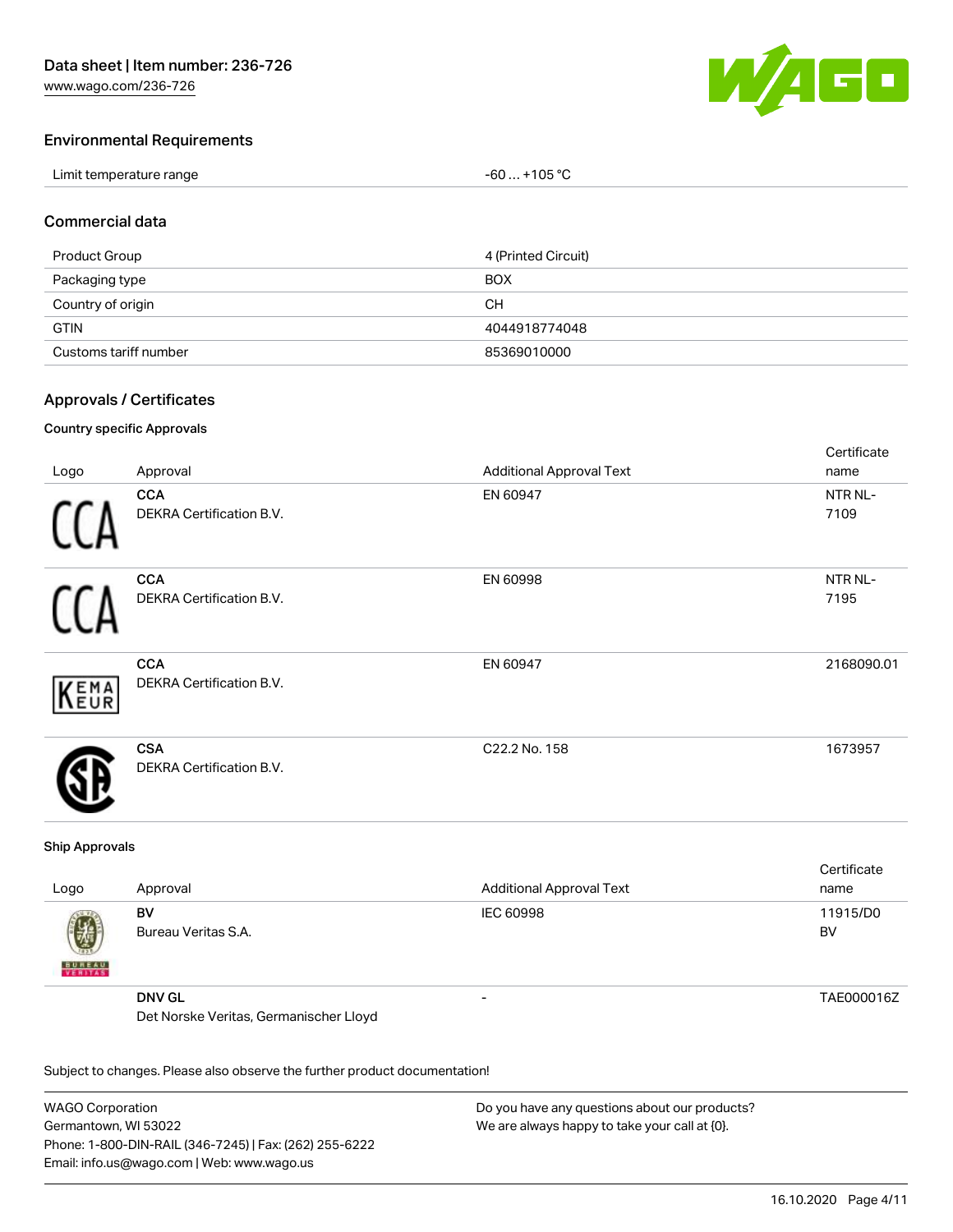



#### UL-Approvals

|                               |                                |                                 | Certificate |
|-------------------------------|--------------------------------|---------------------------------|-------------|
| Logo                          | Approval                       | <b>Additional Approval Text</b> | name        |
|                               | <b>UR</b>                      | <b>UL 1059</b>                  | 20180629-   |
| ſ<br>$\overline{\phantom{a}}$ | Underwriters Laboratories Inc. |                                 | E45172      |

# Counterpart

### Compatible products

#### ferrule

|                                                                            | Item no.: 216-101<br>Ferrule; Sleeve for 0.5 mm <sup>2</sup> / AWG 22; uninsulated; electro-tin plated; silver-colored  | www.wago.com/216-101 |  |
|----------------------------------------------------------------------------|-------------------------------------------------------------------------------------------------------------------------|----------------------|--|
|                                                                            | Item no.: 216-102<br>Ferrule; Sleeve for 0.75 mm <sup>2</sup> / AWG 20; uninsulated; electro-tin plated; silver-colored | www.wago.com/216-102 |  |
|                                                                            | Item no.: 216-103<br>Ferrule; Sleeve for 1 mm <sup>2</sup> / AWG 18; uninsulated; electro-tin plated                    | www.wago.com/216-103 |  |
|                                                                            | Item no.: 216-104<br>Ferrule; Sleeve for 1.5 mm <sup>2</sup> / AWG 16; uninsulated; electro-tin plated; silver-colored  | www.wago.com/216-104 |  |
|                                                                            | Item no.: 216-121<br>Ferrule; Sleeve for 0.5 mm <sup>2</sup> / AWG 22; uninsulated; electro-tin plated; silver-colored  | www.wago.com/216-121 |  |
|                                                                            | Item no.: 216-122<br>Ferrule; Sleeve for 0.75 mm <sup>2</sup> / AWG 20; uninsulated; electro-tin plated; silver-colored | www.wago.com/216-122 |  |
|                                                                            | Item no.: 216-123<br>Ferrule; Sleeve for 1 mm <sup>2</sup> / AWG 18; uninsulated; electro-tin plated; silver-colored    | www.wago.com/216-123 |  |
|                                                                            | Item no.: 216-124<br>Ferrule; Sleeve for 1.5 mm <sup>2</sup> / AWG 16; uninsulated; electro-tin plated                  | www.wago.com/216-124 |  |
|                                                                            | Item no.: 216-131<br>Ferrule; Sleeve for 0.25 mm <sup>2</sup> / AWG 24; uninsulated; electro-tin plated; silver-colored | www.wago.com/216-131 |  |
| Subject to changes. Please also observe the further product documentation! |                                                                                                                         |                      |  |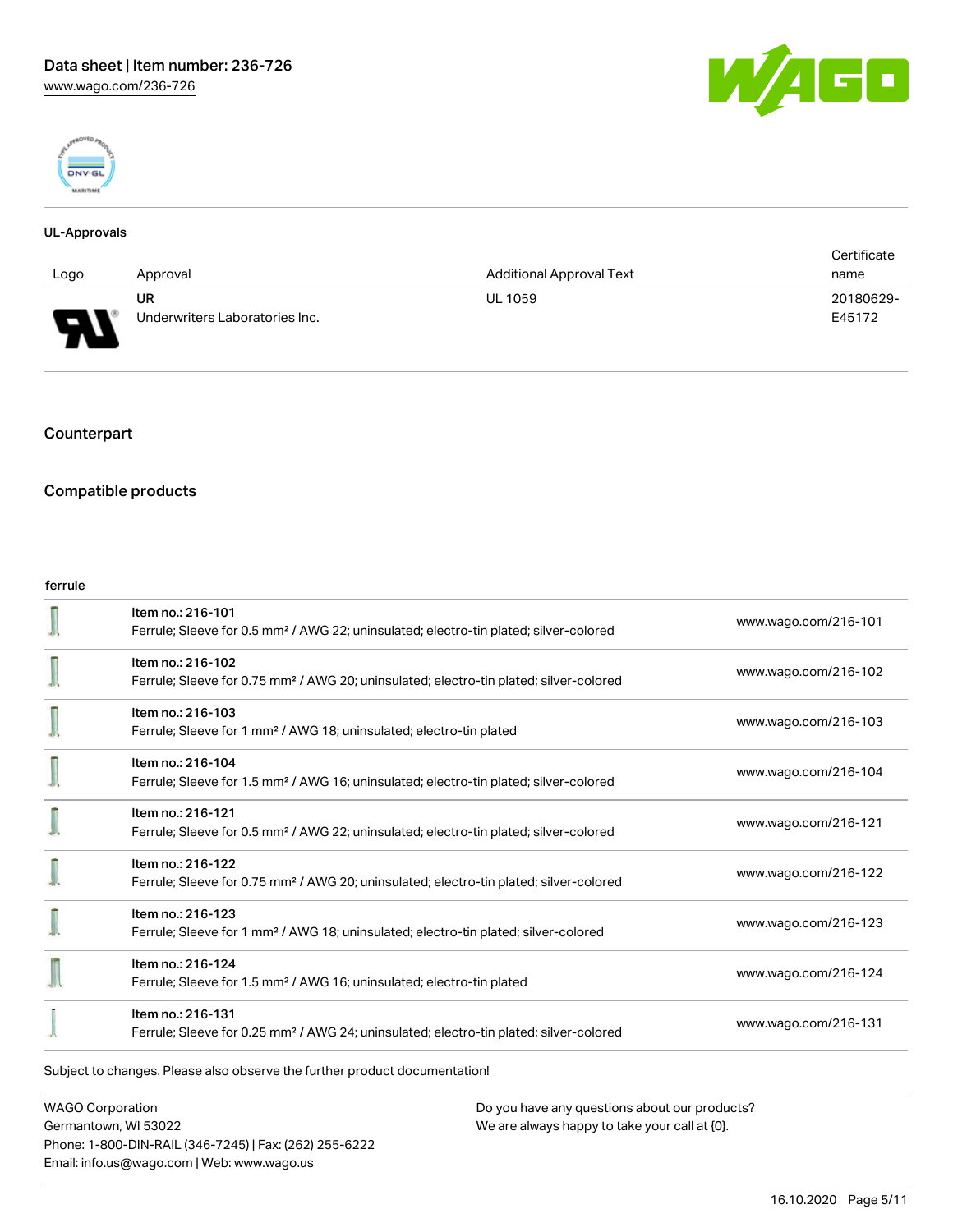[www.wago.com/236-726](http://www.wago.com/236-726)



| Item no.: 216-132<br>Ferrule; Sleeve for 0.34 mm <sup>2</sup> / AWG 24; uninsulated; electro-tin plated                                                                                           | www.wago.com/216-132 |  |
|---------------------------------------------------------------------------------------------------------------------------------------------------------------------------------------------------|----------------------|--|
| Item no.: 216-141<br>Ferrule; Sleeve for 0.5 mm <sup>2</sup> / 20 AWG; uninsulated; electro-tin plated; electrolytic copper; gastight<br>crimped; acc. to DIN 46228, Part 1/08.92                 | www.wago.com/216-141 |  |
| Item no.: 216-142<br>Ferrule; Sleeve for 0.75 mm <sup>2</sup> / 18 AWG; uninsulated; electro-tin plated; electrolytic copper; gastight<br>crimped; acc. to DIN 46228, Part 1/08.92                | www.wago.com/216-142 |  |
| Item no.: 216-143<br>Ferrule; Sleeve for 1 mm <sup>2</sup> / AWG 18; uninsulated; electro-tin plated; electrolytic copper; gastight<br>crimped; acc. to DIN 46228, Part 1/08.92                   | www.wago.com/216-143 |  |
| Item no.: 216-144<br>Ferrule; Sleeve for 1.5 mm <sup>2</sup> / AWG 16; uninsulated; electro-tin plated; electrolytic copper; gastight<br>crimped; acc. to DIN 46228, Part 1/08.92; silver-colored | www.wago.com/216-144 |  |
| Item no.: 216-151<br>Ferrule; Sleeve for 0.25 mm <sup>2</sup> / AWG 24; uninsulated; electro-tin plated                                                                                           | www.wago.com/216-151 |  |
| Item no.: 216-152<br>Ferrule; Sleeve for 0.34 mm <sup>2</sup> / AWG 24; uninsulated; electro-tin plated                                                                                           | www.wago.com/216-152 |  |
| Item no.: 216-201<br>Ferrule; Sleeve for 0.5 mm <sup>2</sup> / 20 AWG; insulated; electro-tin plated; white                                                                                       | www.wago.com/216-201 |  |
| Item no.: 216-202<br>Ferrule; Sleeve for 0.75 mm <sup>2</sup> / 18 AWG; insulated; electro-tin plated; gray                                                                                       | www.wago.com/216-202 |  |
| Item no.: 216-203<br>Ferrule; Sleeve for 1 mm <sup>2</sup> / AWG 18; insulated; electro-tin plated; red                                                                                           | www.wago.com/216-203 |  |
| Item no.: 216-204<br>Ferrule; Sleeve for 1.5 mm <sup>2</sup> / AWG 16; insulated; electro-tin plated; black                                                                                       | www.wago.com/216-204 |  |
| Item no.: 216-221<br>Ferrule; Sleeve for 0.5 mm <sup>2</sup> / 20 AWG; insulated; electro-tin plated; white                                                                                       | www.wago.com/216-221 |  |
| Item no.: 216-222<br>Ferrule; Sleeve for 0.75 mm <sup>2</sup> / 18 AWG; insulated; electro-tin plated; gray                                                                                       | www.wago.com/216-222 |  |
| Item no.: 216-223<br>Ferrule; Sleeve for 1 mm <sup>2</sup> / AWG 18; insulated; electro-tin plated; red                                                                                           | www.wago.com/216-223 |  |
| Item no.: 216-224<br>Ferrule; Sleeve for 1.5 mm <sup>2</sup> / AWG 16; insulated; electro-tin plated; black                                                                                       | www.wago.com/216-224 |  |
| Item no.: 216-241<br>Ferrule; Sleeve for 0.5 mm <sup>2</sup> / 20 AWG; insulated; electro-tin plated; electrolytic copper; gastight<br>crimped; acc. to DIN 46228, Part 4/09.90; white            | www.wago.com/216-241 |  |
| Item no.: 216-242<br>Ferrule; Sleeve for 0.75 mm <sup>2</sup> / 18 AWG; insulated; electro-tin plated; electrolytic copper; gastight<br>crimped; acc. to DIN 46228, Part 4/09.90; gray            | www.wago.com/216-242 |  |
| Item no.: 216-243                                                                                                                                                                                 |                      |  |

Subject to changes. Please also observe the further product documentation!

WAGO Corporation Germantown, WI 53022 Phone: 1-800-DIN-RAIL (346-7245) | Fax: (262) 255-6222 Email: info.us@wago.com | Web: www.wago.us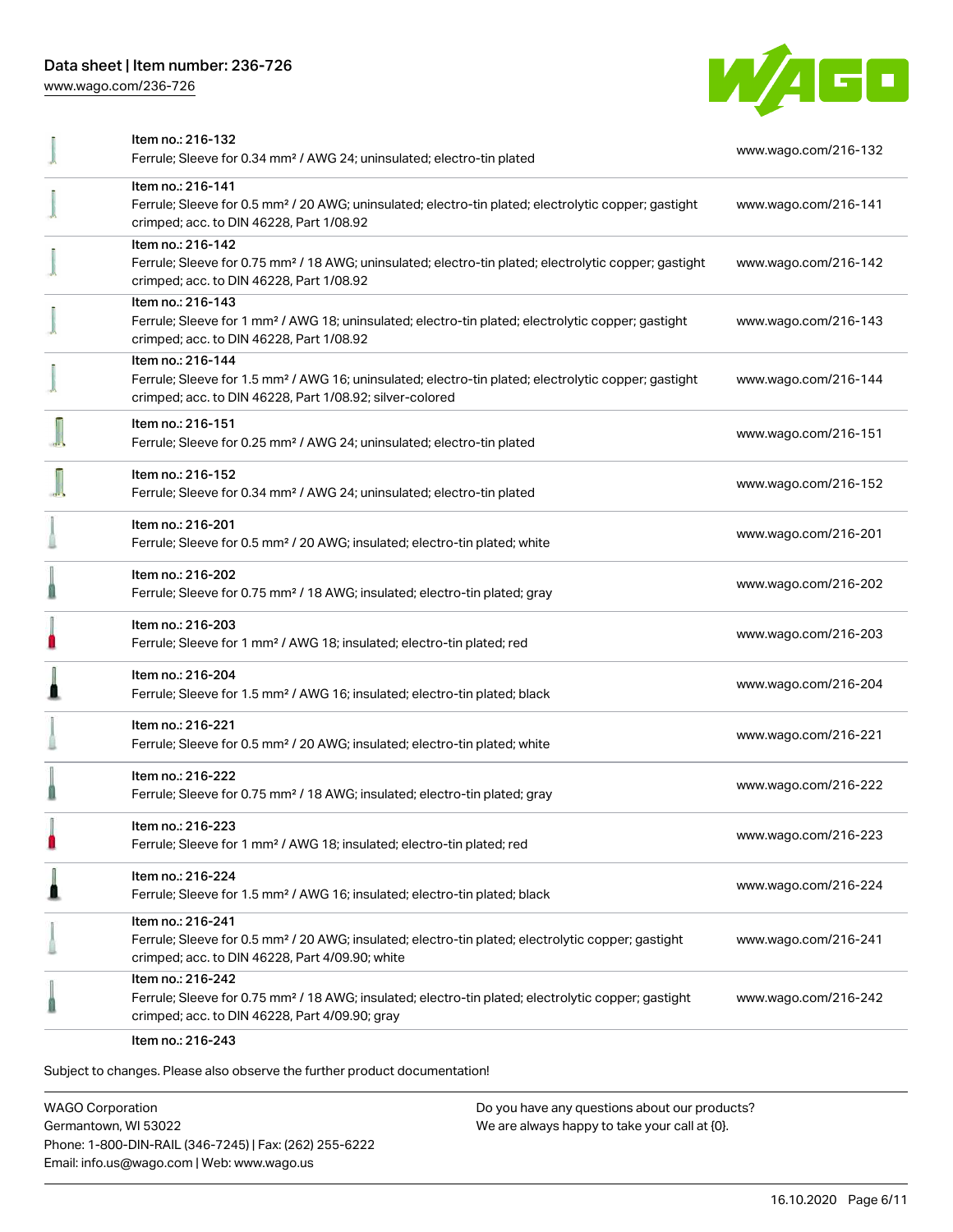

|                                                                          | Ferrule; Sleeve for 1 mm <sup>2</sup> / AWG 18; insulated; electro-tin plated; electrolytic copper; gastight crimped; www.wago.com/216-243<br>acc. to DIN 46228, Part 4/09.90; red                      |                                  |
|--------------------------------------------------------------------------|---------------------------------------------------------------------------------------------------------------------------------------------------------------------------------------------------------|----------------------------------|
|                                                                          | Item no.: 216-244<br>Ferrule; Sleeve for 1.5 mm <sup>2</sup> / AWG 16; insulated; electro-tin plated; electrolytic copper; gastight<br>crimped; acc. to DIN 46228, Part 4/09.90; black                  | www.wago.com/216-244             |
|                                                                          | Item no.: 216-262<br>Ferrule; Sleeve for 0.75 mm <sup>2</sup> / 18 AWG; insulated; electro-tin plated; electrolytic copper; gastight<br>crimped; acc. to DIN 46228, Part 4/09.90; gray                  | www.wago.com/216-262             |
|                                                                          | Item no.: 216-263<br>Ferrule; Sleeve for 1 mm <sup>2</sup> / AWG 18; insulated; electro-tin plated; electrolytic copper; gastight crimped; www.wago.com/216-263<br>acc. to DIN 46228, Part 4/09.90; red |                                  |
|                                                                          | Item no.: 216-264<br>Ferrule; Sleeve for 1.5 mm <sup>2</sup> / AWG 16; insulated; electro-tin plated; electrolytic copper; gastight<br>crimped; acc. to DIN 46228, Part 4/09.90; black                  | www.wago.com/216-264             |
|                                                                          | Item no.: 216-284<br>Ferrule; Sleeve for 1.5 mm <sup>2</sup> / AWG 16; insulated; electro-tin plated; electrolytic copper; gastight<br>crimped; acc. to DIN 46228, Part 4/09.90; black                  | www.wago.com/216-284             |
|                                                                          | Item no.: 216-301<br>Ferrule; Sleeve for 0.25 mm <sup>2</sup> / AWG 24; insulated; electro-tin plated; yellow                                                                                           | www.wago.com/216-301             |
|                                                                          | Item no.: 216-302<br>Ferrule; Sleeve for 0.34 mm <sup>2</sup> / 22 AWG; insulated; electro-tin plated; green                                                                                            | www.wago.com/216-302             |
|                                                                          | Item no.: 216-321<br>Ferrule; Sleeve for 0.25 mm <sup>2</sup> / AWG 24; insulated; electro-tin plated; yellow                                                                                           | www.wago.com/216-321             |
|                                                                          | Item no.: 216-322<br>Ferrule; Sleeve for 0.34 mm <sup>2</sup> / 22 AWG; insulated; electro-tin plated; green                                                                                            | www.wago.com/216-322             |
|                                                                          | Marking accessories                                                                                                                                                                                     |                                  |
|                                                                          | Item no.: 210-332/750-020<br>Marking strips; as a DIN A4 sheet; MARKED; 1-20 (80x); Height of marker strip: 3 mm; Strip length 182<br>mm; Horizontal marking; Self-adhesive; white                      | www.wago.com/210-332<br>/750-020 |
|                                                                          | Item no.: 210-332/762-020<br>Marking strips; as a DIN A4 sheet; MARKED; 1-20 (80x); Height of marker strip: 3 mm; Strip length 182<br>mm; Horizontal marking; Self-adhesive; white                      | www.wago.com/210-332<br>/762-020 |
| tools                                                                    |                                                                                                                                                                                                         |                                  |
|                                                                          | Item no.: 210-657<br>Operating tool; Blade: 3.5 x 0.5 mm; with a partially insulated shaft; short; multicoloured                                                                                        | www.wago.com/210-657             |
|                                                                          | Item no.: 210-658<br>Operating tool; Blade: 3.5 x 0.5 mm; with a partially insulated shaft; angled; short; multicoloured                                                                                | www.wago.com/210-658             |
|                                                                          | Item no.: 210-720<br>Operating tool; Blade: 3.5 x 0.5 mm; with a partially insulated shaft; multicoloured                                                                                               | www.wago.com/210-720             |
|                                                                          | ltem no.: 236-332<br>Operating tool; natural                                                                                                                                                            | www.wago.com/236-332             |
|                                                                          | Subject to changes. Please also observe the further product documentation!                                                                                                                              |                                  |
| <b>WAGO Corporation</b><br>Do you have any questions about our products? |                                                                                                                                                                                                         |                                  |

Germantown, WI 53022 Phone: 1-800-DIN-RAIL (346-7245) | Fax: (262) 255-6222 Email: info.us@wago.com | Web: www.wago.us

We are always happy to take your call at {0}.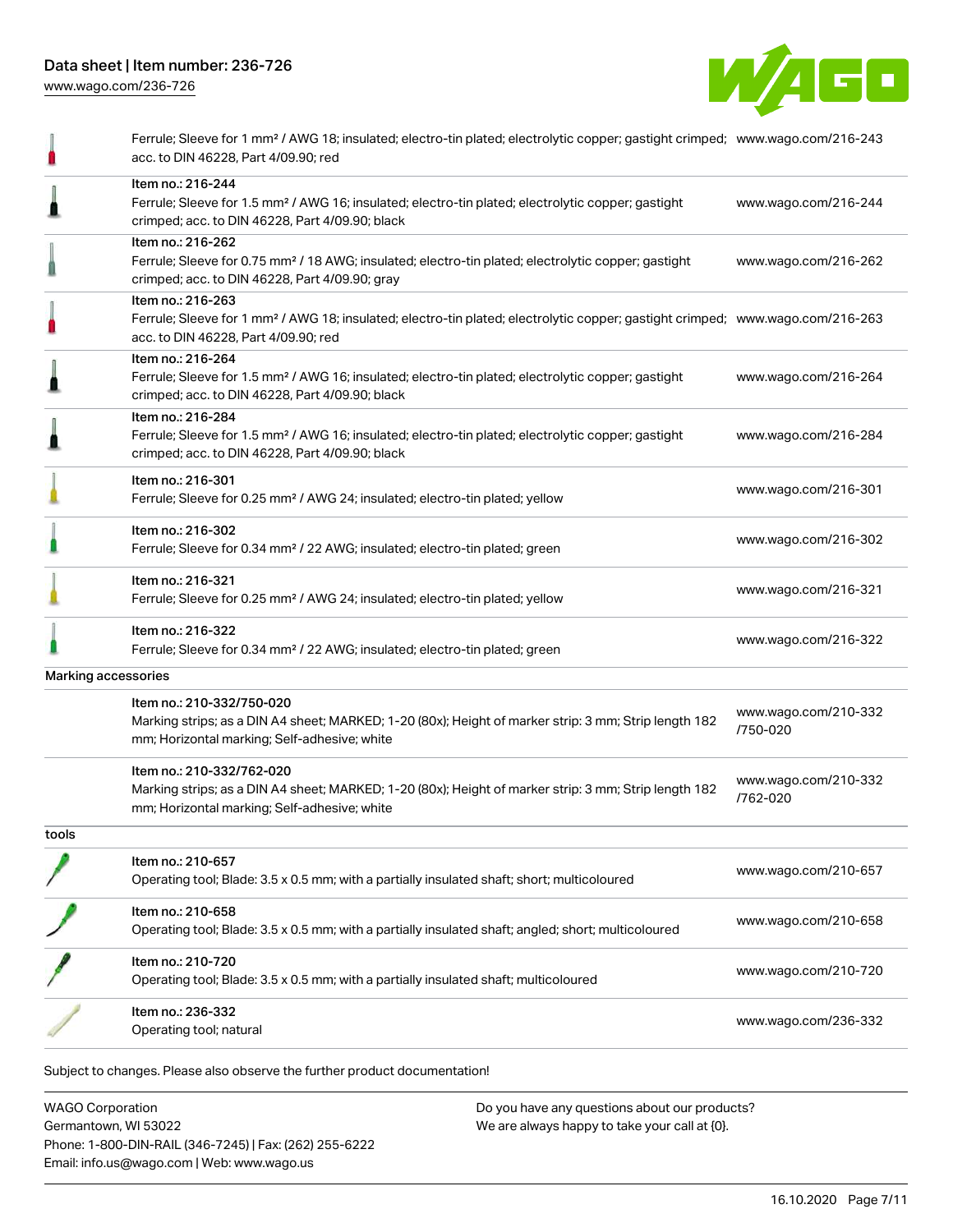[www.wago.com/236-726](http://www.wago.com/236-726)



|                                                                                                                                                                        | Item no.: 236-335<br>Operating tool; gray                                                                               |             |                      | www.wago.com/236-335 |  |
|------------------------------------------------------------------------------------------------------------------------------------------------------------------------|-------------------------------------------------------------------------------------------------------------------------|-------------|----------------------|----------------------|--|
| check                                                                                                                                                                  |                                                                                                                         |             |                      |                      |  |
|                                                                                                                                                                        | Item no.: 231-125<br>Testing plug module with contact stud; Pin spacing 7.62 mm / 0.3 in; 2,50 mm <sup>2</sup> ; orange |             |                      | www.wago.com/231-125 |  |
|                                                                                                                                                                        | Item no.: 231-161<br>Testing plug module with contact stud; for 236 Series; Pin spacing 7.5 mm / 0.295 in; gray         |             | www.wago.com/231-161 |                      |  |
| <b>Downloads</b><br>Documentation                                                                                                                                      |                                                                                                                         |             |                      |                      |  |
|                                                                                                                                                                        |                                                                                                                         |             |                      |                      |  |
|                                                                                                                                                                        | <b>Additional Information</b><br>Technical explanations                                                                 | Apr 3, 2019 | pdf<br>3.6 MB        | Download             |  |
| <b>CAD files</b>                                                                                                                                                       |                                                                                                                         |             |                      |                      |  |
| CAD data                                                                                                                                                               |                                                                                                                         |             |                      |                      |  |
| 2D/3D Models 236-726                                                                                                                                                   |                                                                                                                         | <b>URL</b>  | Download             |                      |  |
| <b>CAE</b> data                                                                                                                                                        |                                                                                                                         |             |                      |                      |  |
| EPLAN Data Portal 236-726                                                                                                                                              |                                                                                                                         | <b>URL</b>  | Download             |                      |  |
| ZUKEN Portal 236-726                                                                                                                                                   |                                                                                                                         | <b>URL</b>  | Download             |                      |  |
| <b>PCB Design</b>                                                                                                                                                      |                                                                                                                         |             |                      |                      |  |
| Symbol and Footprint 236-726                                                                                                                                           |                                                                                                                         | URL         | Download             |                      |  |
| CAx data for your PCB design, consisting of "schematic symbols and PCB footprints",<br>allow easy integration of the WAGO component into your development environment. |                                                                                                                         |             |                      |                      |  |
| Supported formats:                                                                                                                                                     |                                                                                                                         |             |                      |                      |  |
| Ш                                                                                                                                                                      | Accel EDA 14 & 15                                                                                                       |             |                      |                      |  |
| ш                                                                                                                                                                      | Altium 6 to current version                                                                                             |             |                      |                      |  |
|                                                                                                                                                                        | Cadence Allegro                                                                                                         |             |                      |                      |  |
|                                                                                                                                                                        | DesignSpark                                                                                                             |             |                      |                      |  |
|                                                                                                                                                                        | Eagle Libraries                                                                                                         |             |                      |                      |  |
|                                                                                                                                                                        | KiCad                                                                                                                   |             |                      |                      |  |
| Mentor Graphics BoardStation                                                                                                                                           |                                                                                                                         |             |                      |                      |  |
| Subject to changes. Please also observe the further product documentation!                                                                                             |                                                                                                                         |             |                      |                      |  |

WAGO Corporation Germantown, WI 53022 Phone: 1-800-DIN-RAIL (346-7245) | Fax: (262) 255-6222 Email: info.us@wago.com | Web: www.wago.us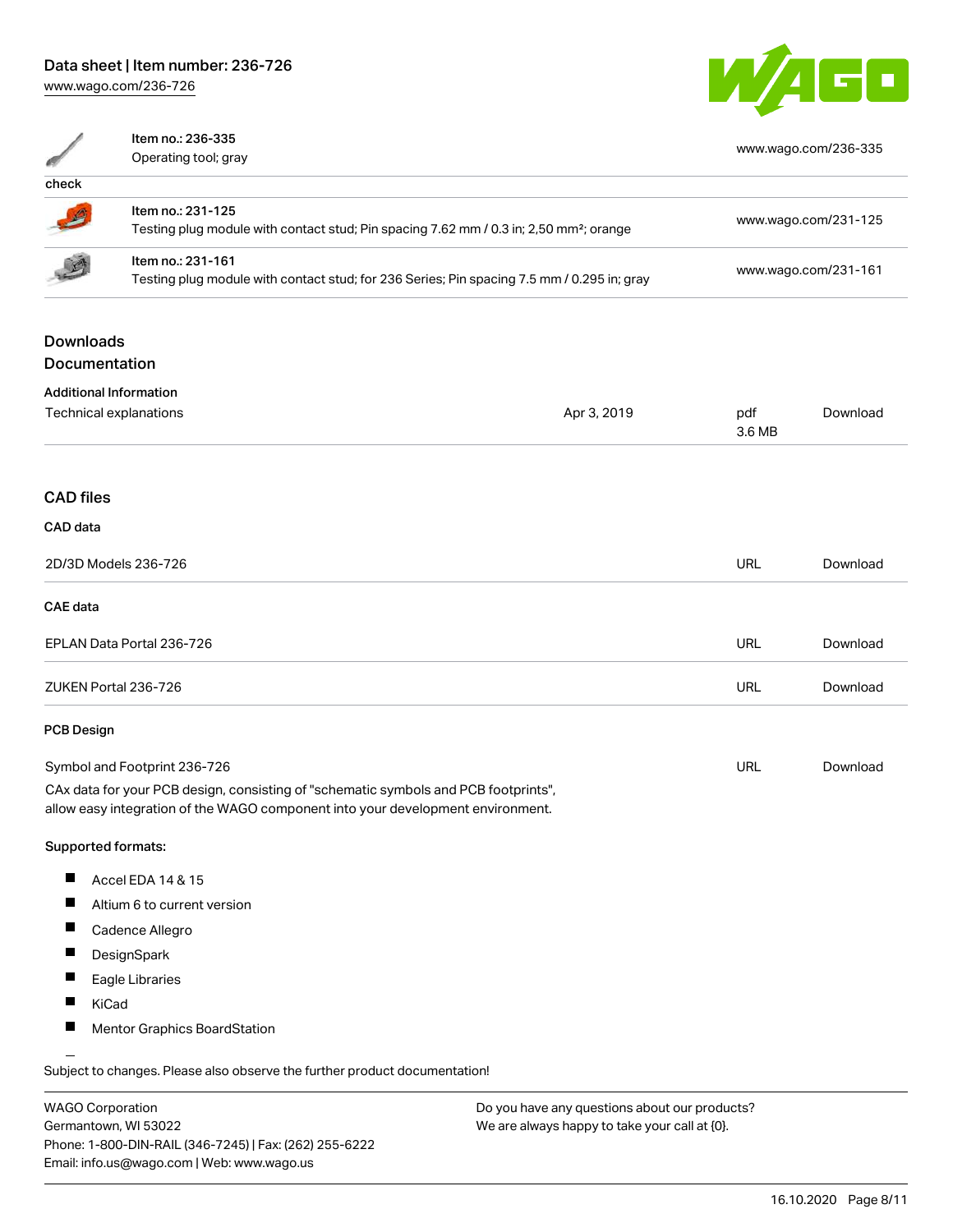[www.wago.com/236-726](http://www.wago.com/236-726)



- $\blacksquare$ Mentor Graphics Design Architect
- $\blacksquare$ Mentor Graphics Design Expedition 99 and 2000
- $\blacksquare$ OrCAD 9.X PCB and Capture
- $\blacksquare$ PADS PowerPCB 3, 3.5, 4.X, and 5.X
- П PADS PowerPCB and PowerLogic 3.0
- П PCAD 2000, 2001, 2002, 2004, and 2006
- $\blacksquare$ Pulsonix 8.5 or newer
- $\blacksquare$ STL
- $\blacksquare$ 3D STEP
- $\blacksquare$ TARGET 3001!
- $\blacksquare$ View Logic ViewDraw
- Е Quadcept
- $\blacksquare$ Zuken CadStar 3 and 4
- $\blacksquare$ Zuken CR-5000 and CR-8000

PCB Component Libraries (EDA), PCB CAD Library Ultra Librarian

#### Installation Notes

#### Conductor termination



Inserting a conductor via 3.5 mm screwdriver.

Screwdriver actuation parallel to conductor entry.



screwdriver.

Screwdriver actuation perpendicular to

conductor entry.



Inserting a conductor via 3.5 mm Inserting a conductor via operating tool.

Subject to changes. Please also observe the further product documentation!

WAGO Corporation Germantown, WI 53022 Phone: 1-800-DIN-RAIL (346-7245) | Fax: (262) 255-6222 Email: info.us@wago.com | Web: www.wago.us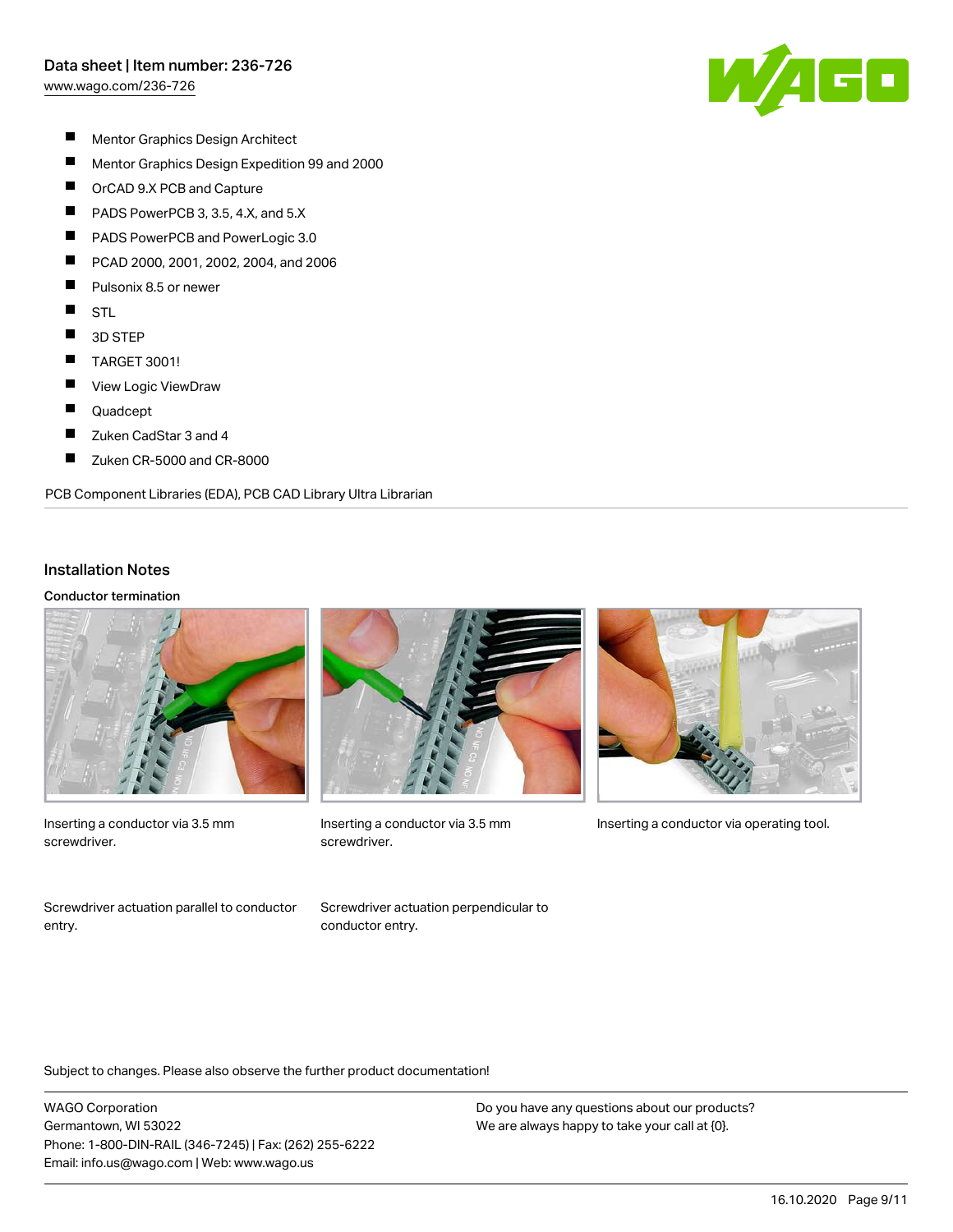### Data sheet | Item number: 236-726 [www.wago.com/236-726](http://www.wago.com/236-726)





Compared to standard screwdrivers, these operating tools are far more convenient for wiring PCB terminal strips at factory.

Installation



PCB Terminal Strips placed behind each other save space – staggering them by half the pin spacing simplifies subsequent wiring of the first row.

Installation

Subject to changes. Please also observe the further product documentation!

WAGO Corporation Germantown, WI 53022 Phone: 1-800-DIN-RAIL (346-7245) | Fax: (262) 255-6222 Email: info.us@wago.com | Web: www.wago.us